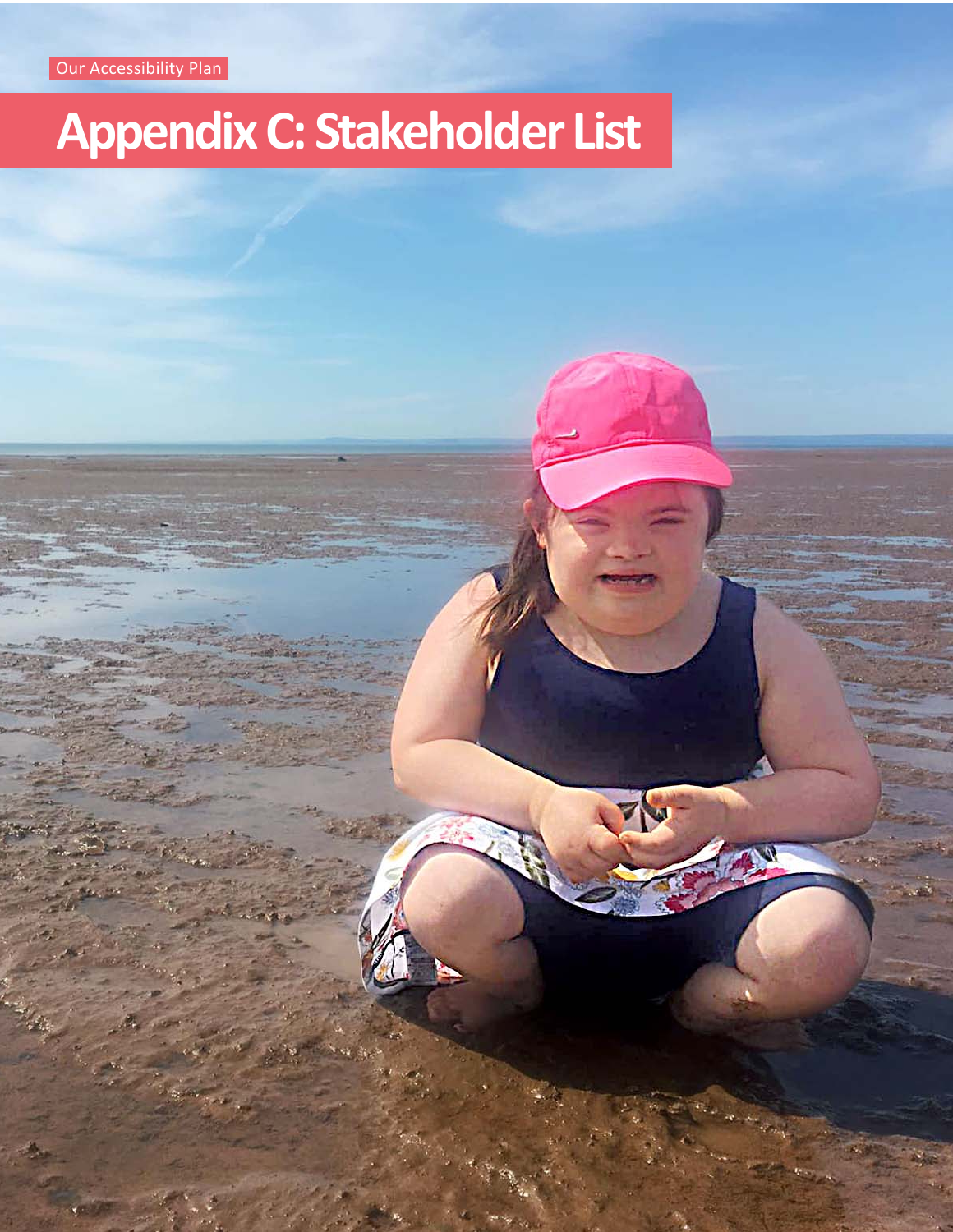## Appendix C: Stakeholder List

- Annapolis Valley First Nation & Glooscap First Nation
- Aboriginal Peoples Training & Employment Commission (APTEC)
- Autism Nova Scotia- Annapolis Valley Chapter
- Canadian Mental Health Association
- Cerebral Palsy Association
- Community Association of People for Real Enterprise (CAPRE)
- Community INC, Community Living Alternatives Society (CLAS)
- CORAH Seniors Programming, Evangeline Club
- Flower Cart Group
- Immigrant Services Association of Nova Scotia CNIB
- Key2Access
- Kids Action
- Kings County Family Resource Centre
- Kings County Seniors' Safety Society
- Kings Transit Authority
- Kings Point to Point Transit Society
- Kings Regional Rehabilitation Centre
- Kinsmen, Kinette and Kin Clubs
- Kris Association
- L'Arche Homefires
- Lions and Lioness Clubs
- Open Arms
- People First Kings County
- People Works
- Rotary Clubs
- Rowan's Room Developmental Society
- Smile Program, Society of Deaf & Hard Hearing
- Support Services Group Cooperative
- The Achieve Program
- The Beehive Adult Service Centre
- The Flower Cart Group
- Valley African Nova Scotian Development Association (VANSDA)
- Valley Child Development Association
- Valley Child Development Association of Evergreen Home For Special Care
- Valley Community Learning Association
- Valley Youth Project